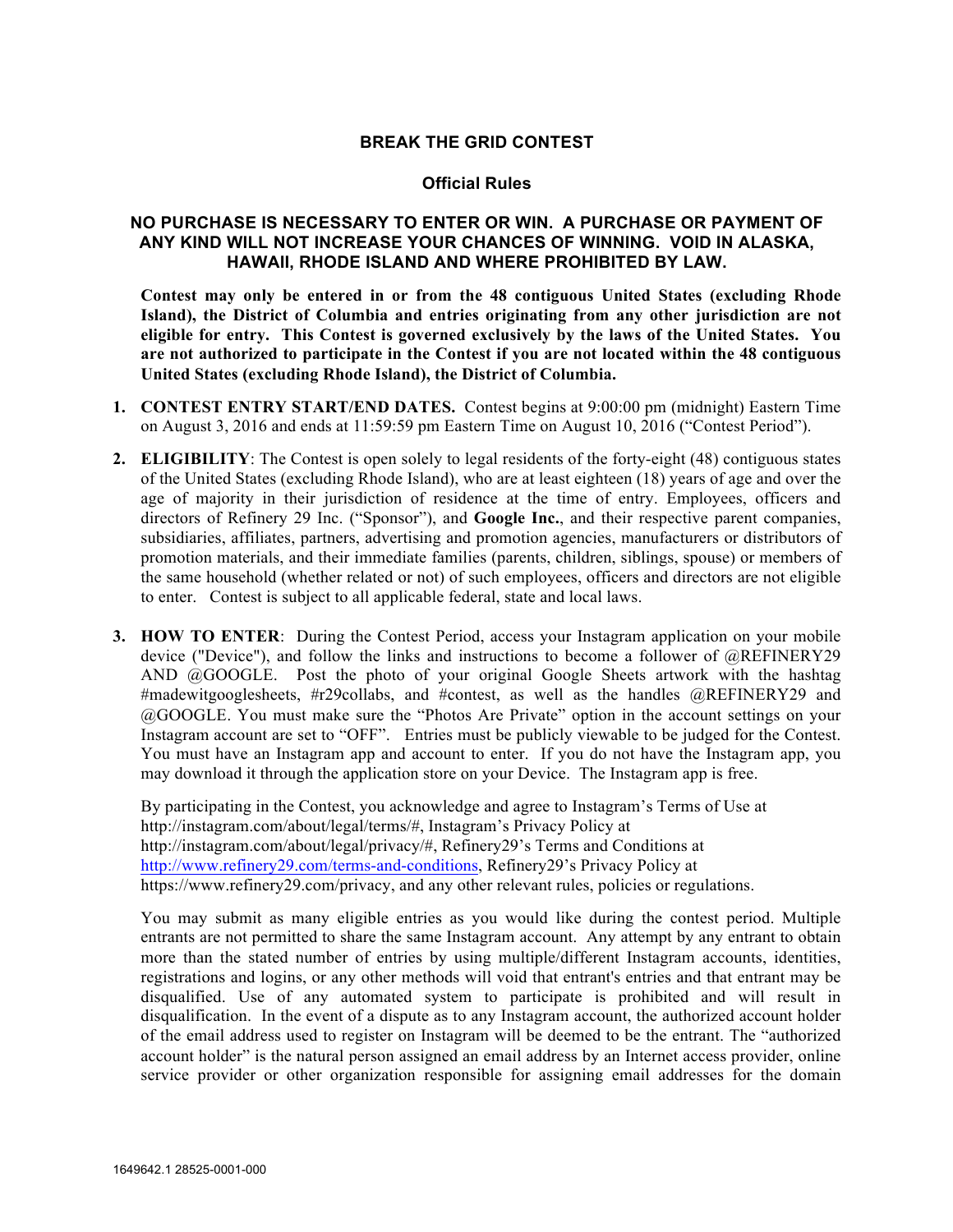associated with the submitted address. Any potential winner may be required to show proof of being the authorized account holder.

If you choose to enter via Instagram using your mobile phone, standard data fees may apply. You should consult your wireless service provider's pricing plan for details. You agree to incur any and all charges demanded by their wireless carrier. You should also check your device's features for capabilities and check the device manual for specific use instructions.

Entries will not be acknowledged or returned. Only fully completed entries are eligible. Proof of submission will not be deemed to be proof of receipt by Sponsor.

Entries may be featured on Sponsor's website and as described herein in Sponsor's sole discretion.

**4. REQUIREMENTS OF ENTRIES**: By entering the Contest, each entrant agrees that entrant's entry conforms to the entry Guidelines and Content Restrictions as defined below (collectively, the "Guidelines and Restrictions") and that Sponsor, in its sole discretion, may remove any entry and disqualify an entrant from the Contest if it believes, in its sole discretion, that the entrant's entry fails to conform to the Guidelines and Restrictions.

**Guidelines and Restrictions:** Entry may not contain, as determined by the Sponsor, in its sole discretion, any content that:

- is sexually explicit or suggestive; unnecessarily violent or derogatory of any ethnic, racial, gender, religious, professional or age group; profane or pornographic; contains nudity;
- promotes alcohol, illegal drugs, tobacco, firearms/weapons (or the use of any of the foregoing); promotes any activities that may appear unsafe or dangerous; promotes any particular political agenda or message;
- is obscene or offensive; endorses any form of hate or hate group; appears to duplicate any other submitted Entries;
- defames, misrepresents or contains disparaging remarks about other people or companies;
- contains trademarks, logos, or trade dress owned by others, without permission; contains any personal identification, such as personal names, e-mail addresses or street addresses;
- contains copyrighted materials owned by others (including photographs, sculptures, paintings, and other works of art or images published on or in websites, television, movies or other media), without permission;
- contains materials embodying the names, likenesses, voices, or other indicia identifying any person, including, without limitation, celebrities or other public or private figures, living or dead, without permission;
- contains look-alikes of celebrities or other public or private figures, living or dead;
- communicates messages or images inconsistent with the positive images or good will to which we wish to associate; or
- violates any law, rule or regulation.

If the entry contains any material or elements that are not owned by the entrant, or which are subject to the rights of third parties, the entrant is responsible for obtaining, prior to submission of the entry, any and all releases and consents necessary to permit the use and exhibition of the entry by Sponsor in the manner set forth in these Official Rules, including, without limitation, name and likeness permissions from any person who appears in or is identifiable in the entry.

By entering, each entrant warrants and represents the following with respect to entrant's entry: (a) the entry will not infringe on any rights of any third parties; (b) the entry complies with the Instagram.com terms of service (http://instagram.com/about/legal/terms/#); **and (c) any third parties**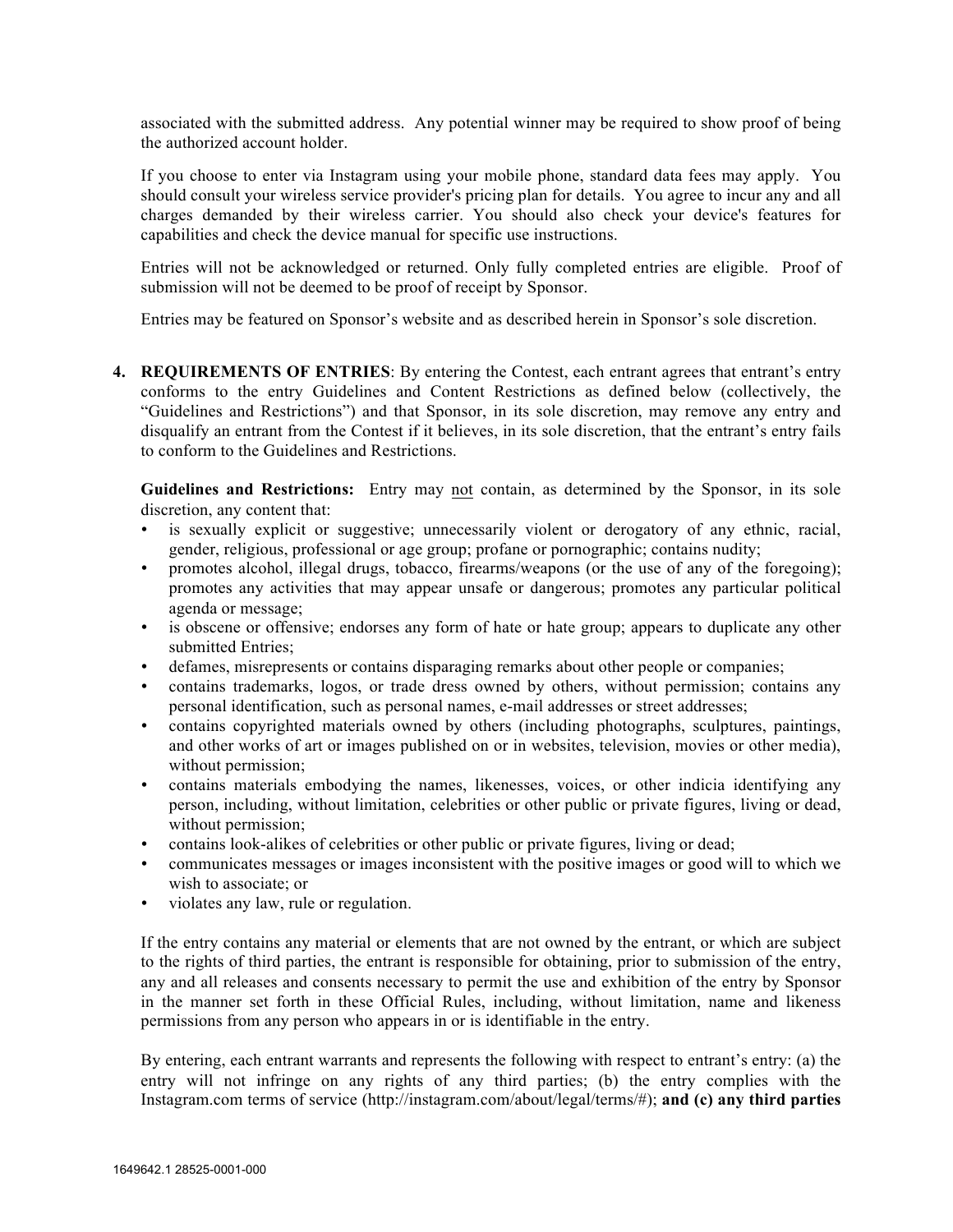**appearing in the entry have given entrant appropriate consent to be photographed and used in connection with this Contest and as otherwise used by Sponsor and Google Inc. as set forth herein. Sponsor reserves the right to request releases from any third parties appearing in any entries at any time. Failure to produce third party releases upon Sponsor's request may result in disqualification, as determined by Sponsor is its sole and absolute discretion.** 

Entrant agrees that Released Parties (as defined below) are not responsible for any unauthorized use of entries by third parties. Released Parties do not guarantee the posting of any entry.

By entering the Contest, entrants fully and unconditionally agree to be bound by these rules and the decisions of the judges and Sponsor, including, but not limited to, interpretation and application of these Official Rules, which will be final and binding in all matters relating to the Contest.

**JUDGING**: Eligible entries received during the Contest Period, and which comply with these Official Rules, will be judged by Sponsor's judges in their sole discretion, based on the following criteria: a) skillful technique using Google Sheets  $(33.3\%)$ , b) image quality  $(33.3\%)$ , c) the creativity and originality of the Google Sheets artwork (33.3%), and adherence to any posted contest guidelines. Five (5) winners will be selected on or about August 15, 2016. In the event of a tie at any level of judging, the judges will re-evaluate the tied entries according to the Contest criteria until the tie is broken. The tied entries will be put up for a re-vote amongst the judges at the respective level until the tie is broken. The decisions of the judges are final.

- **5. WINNER NOTIFICATION**: On or about August 15, 2016 the first potential Contest winner(s) will be notified. If an Instagram entrant is a potential winner, he/she will be notified by Sponsor posting a comment to the potential winner's Submission on the potential winner's Instagram account and potential winner will be required to respond to Sponsor within five (5) calendar days in order to claim their prize. A Potential winner must respond to Sponsor's notification within five (5) calendar days after the date of notification. A potential winner's failure to respond to the Prize notification within the specified five (5) calendar days will be considered such potential winner's forfeiture of the prize and an alternate potential winner may be selected by Sponsor's judges. If an entrant is found to be ineligible, an alternate winner may also be selected by Sponsor's judges. After initial contact has been made, subsequent communication may take place via e-mail or telephone. Potential winner(s) may be required to sign and return, where legal, an Affidavit of Eligibility, Liability/Publicity Release or rights transfer document within seven (7) calendar days of receipt. Additionally, potential winner(s) may be required to provide to Sponsor all obtained releases from any and all third parties appearing in their respective entries. If such documents are not returned within the specified time period, a prize or prize notification is returned as undeliverable, or a potential winner is not in compliance with these Official Rules, that potential winner's prize will be forfeited and an alternate winner will be selected. Upon prize forfeiture, no compensation will be given. In the event of a dispute as to the identity of any potential winner, Sponsor reserves the right in its sole discretion to select another winner and the unidentifiable potential winner will forfeit all rights to a prize.
- **6. PRIZE(S):** Five (5) winners will each receive: one (1) Android Wear Watch (ARV: \$329.99 each), two (2) Android Wear Watch color bands (ARV: \$50.00 each), and a set of coasters and stickers featuring designs from the mural (ARV: \$20.00 per set). Total approximate retail value of all prizes for all winners combined: \$2,249.95. Prize(s) is/are non-transferable. No substitutions or cash redemptions. In the case of unavailability of any prize or part of a prize, Sponsor reserves the right to substitute a prize of equal or greater value. Unclaimed prizes will not be awarded. All unspecified expenses are the responsibility of winner(s). Limit one (1) prize per person or household.

The prize is awarded "as is" with no warranty or guarantee, either express or implied. Winners are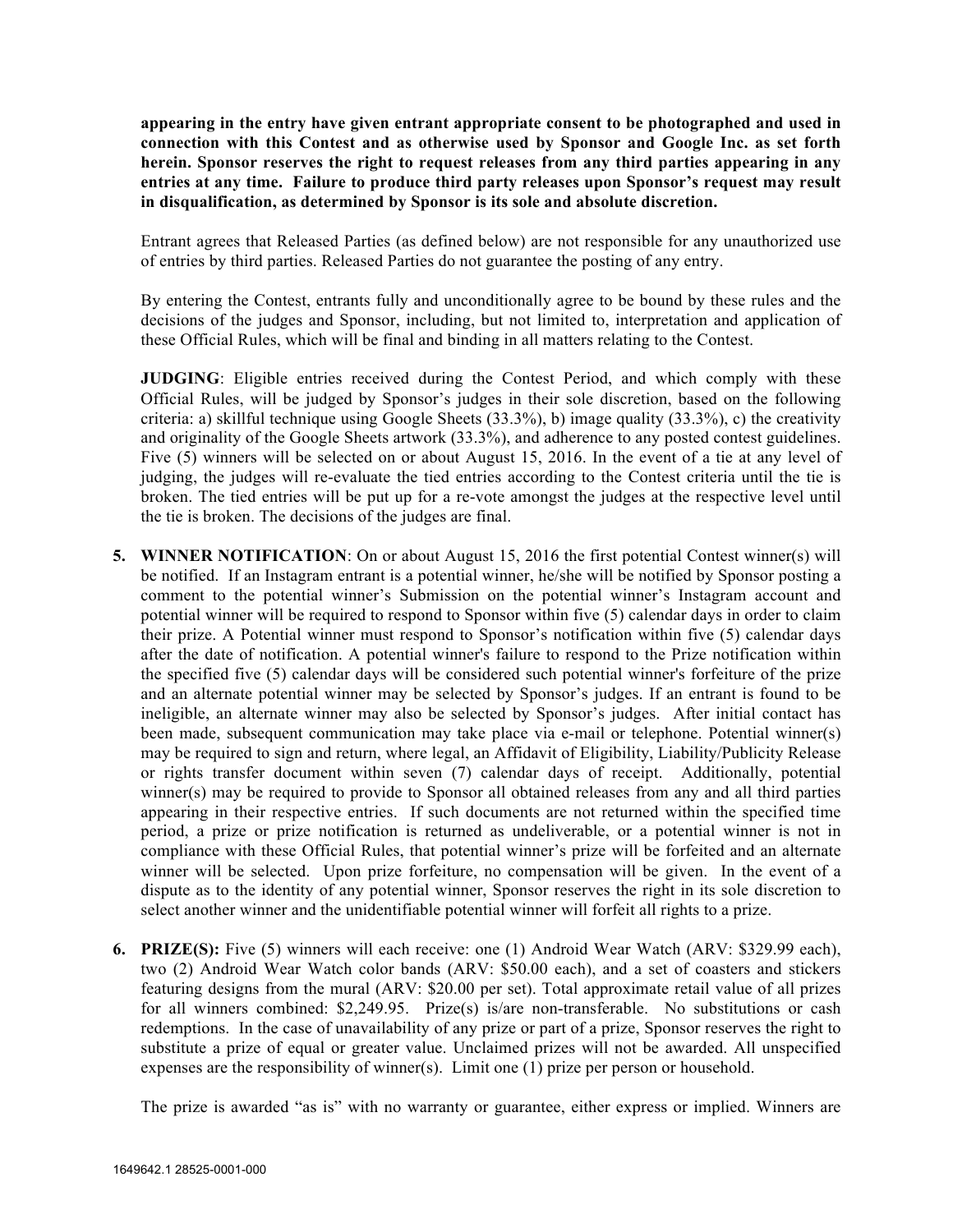responsible for all applicable federal, state and local taxes, if any, as well as any other costs and expenses associated with prize acceptance and use not specified herein as being provided. Where applicable, taxes may be withheld by Sponsor and Sponsor shall have no obligation to adjust any prizes or otherwise compensate winners for any taxes withheld. Each winner agrees to furnish Sponsor with or execute any additional document requested by Sponsor in connection with the awarding of any prize.

- **7. GENERAL CONDITIONS**: By participating, each entrant agrees: (a) to abide by these Official Rules and decisions of Sponsor and Sponsor's judges, which shall be final and binding in all respects relating to this Contest; and (b) to the use of his/her name, voice, performance, photograph/video, image or likeness for programming, advertising, publicity and promotional purposes in any and all media, now or hereafter known, worldwide and on the Internet, and in perpetuity by Sponsor and its designees, without compensation (unless prohibited by law) or additional consents from entrant or any third party and without prior notice, approval or inspection, and to execute specific consent to such use if asked to do so.
- **8. LIABILITY**: TO THE MAXIMUM EXTENT PERMITTED BY APPLICABLE LAW, ENTRANTS AND WINNERS AGREE TO RELEASE AND HOLD HARMLESS SPONSOR, GOOGLE INC., INSTAGRAM AND THEIR ADVERTISING AND PROMOTIONS AGENCIES AND THEIR RESPECTIVE PARENT COMPANIES, SUBSIDIARIES, AFFILIATES, PARTNERS, REPRESENTATIVES, AGENTS, SUCCESSORS, ASSIGNS, EMPLOYEES, SHAREHOLDERS, OFFICERS AND DIRECTORS (COLLECTIVELY, "RELEASED PARTIES"), FROM ANY AND ALL LIABILITY, FOR LOSS, HARM, DAMAGE, INJURY, COST OR EXPENSE WHATSOEVER INCLUDING WITHOUT LIMITATION, PROPERTY DAMAGE, PERSONAL INJURY AND/OR DEATH WHICH MAY OCCUR IN CONNECTION WITH, PREPARATION FOR, TRAVEL TO, OR PARTICIPATION IN CONTEST, OR POSSESSION, ACCEPTANCE AND/OR USE OR MISUSE OF PRIZE OR PARTICIPATION IN ANY CONTEST-RELATED ACTIVITY AND FOR ANY CLAIMS BASED ON PUBLICITY RIGHTS, DEFAMATION, INVASION OF PRIVACY, COPYRIGHT INFRINGEMENT, TRADEMARK INFRINGEMENT OR ANY OTHER INTELLECTUAL PROPERTY-RELATED CAUSE OF ACTION. THE FOREGOING LIABILITIES ARE TO THE MAXIMUM EXTEND PERMITTED BY APPLICABLE LAW.
- **9. USE OF ENTRIES**: By submitting an entry, each entrant hereby grants Sponsor a non-exclusive, worldwide, perpetual, irrevocable, fully transferable and sublicensable right and license to use, modify and otherwise fully exploit the entry submitted (including the copyright thereto and all rights embodied therein). For clarity, the foregoing license permits Sponsor and its designees to exploit, edit, modify, and distribute the entry and all elements of such entry, including, without limitation, the names and likenesses of any persons or locations embodied therein, in any and all media now known or hereafter devised, worldwide, in perpetuity without compensation, permission or notification to entrant or any third party, and entrant hereby agrees to execute specific consent to such use if asked to do so.
- **10. MISCELLANEOUS**: Released Parties are not responsible for lost, late, incomplete, damaged, inaccurate, illegible, stolen, delayed, misdirected, undelivered, or garbled entries; or for lost, interrupted or unavailable network, server, Internet Service Provider (ISP), website, or other connections, availability or accessibility or miscommunications or failed computer, satellite, telephone or cable transmissions, lines, or technical failure or jumbled, scrambled, delayed, or misdirected transmissions or computer hardware or software malfunctions, failures or difficulties, or other errors or difficulties of any kind whether human, mechanical, electronic, computer, network, typographical, printing or otherwise relating to or in connection with the Contest, including, without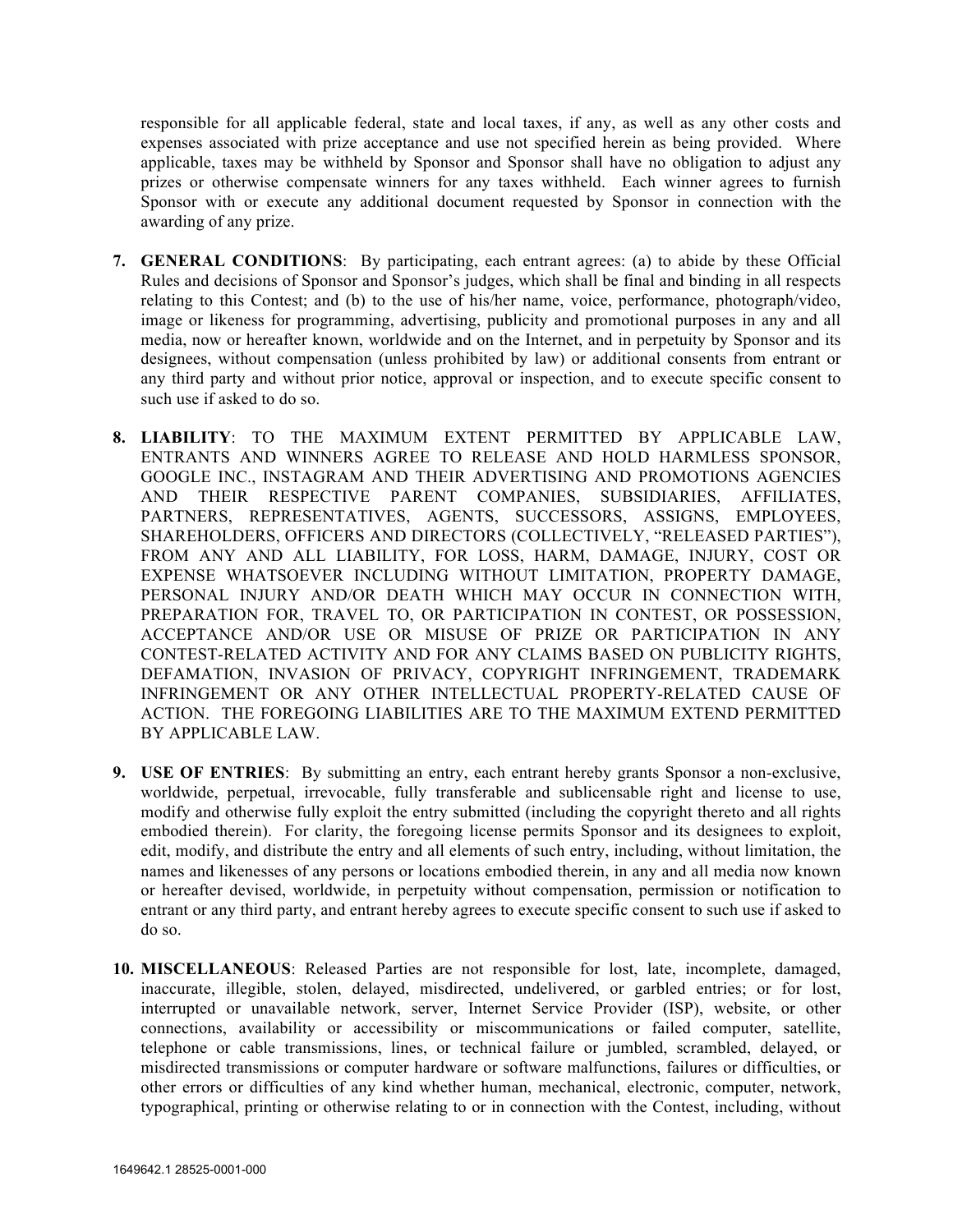limitation, errors or difficulties which may occur in connection with the administration of the Contest, the processing of entries, the drawing for prizes, the announcement of the prize, or the incorrect uploading of the photo or in any Contest-related materials. Released Parties are also not responsible for any incorrect or inaccurate information, whether caused by site users, tampering, hacking, or by any equipment or programming associated with or utilized in the Contest. Released Parties are not responsible for injury or damage to any person's computer related to or resulting from participating in this Contest or downloading materials from or use of the website. Persons who tamper with or abuse any aspect of the Contest or the applications or websites of any Released Party, or who act in an unsportsmanlike or disruptive manner or who are in violation of these Official Rules, as solely determined by Sponsor, will be disqualified and all associated entries will be void. Should any portion of the Contest be, in Sponsor's sole opinion, compromised by virus, worms, bugs, non-authorized human intervention or other causes which, in the sole opinion of the Sponsor, corrupt or impair the administration, security, fairness or proper play, or submission of entries, Sponsor reserves the right at its sole discretion to suspend, modify or terminate the Contest and, if terminated, at its discretion, select the potential winner from all eligible, non-suspect entries received prior to action. Notwithstanding the foregoing, Sponsor may seek equitable relief in any court of competent jurisdiction. If any provision of these rules is held to be illegal or unenforceable, such provision shall be limited or eliminated to the minimum extent necessary so that these rules otherwise remain in full force and effect and enforceable. CAUTION: ANY ATTEMPT TO DELIBERATELY DAMAGE SPONSOR'S OR INSTAGRAM'S WEBSITES OR APPLICATIONS OR UNDERMINE THE LEGITIMATE OPERATION OF THE CONTEST MAY BE IN VIOLATION OF CRIMINAL AND CIVIL LAWS AND SHOULD SUCH AN ATTEMPT BE MADE, SPONSOR RESERVES THE RIGHT TO SEEK DAMAGES AND OTHER REMEDIES (INCLUDING ATTORNEYS' FEES) FROM ANY SUCH INDIVIDUAL TO THE FULLEST EXTENT OF THE LAW, INCLUDING CRIMINAL PROSECUTION.

12. **ARBITRATION/GOVERNING LAW**: EXCEPT WHERE PROHIBITED BY LAW, AS A CONDITION OF PARTICIPATING IN THIS PROMOTION, ENTRANT AGREES THAT (1) ANY AND ALL DISPUTES AND CAUSES OF ACTION ARISING OUT OF OR CONNECTED WITH THIS PROMOTION, OR ANY PRIZES AWARDED, SHALL BE RESOLVED INDIVIDUALLY, WITHOUT RESORT TO ANY FORM OF CLASS ACTION, AND EXCLUSIVELY BY FINAL AND BINDING ARBITRATION UNDER THE RULES OF THE AMERICAN ARBITRATION ASSOCIATION AND HELD IN THE STATE OF NEW YORK, CITY OF NEW YORK; (2) THE FEDERAL ARBITRATION ACT SHALL GOVERN THE INTERPRETATION, ENFORCEMENT AND ALL PROCEEDINGS AT SUCH ARBITRATION; AND (3) JUDGMENT UPON SUCH ARBITRATION AWARD MAY BE ENTERED IN ANY COURT HAVING JURISDICTION. UNDER NO CIRCUMSTANCES WILL ENTRANT BE PERMITTED TO OBTAIN AWARDS FOR, AND ENTRANT HEREBY WAIVES ALL RIGHTS TO CLAIM, PUNITIVE, INCIDENTAL OR CONSEQUENTIAL DAMAGES, OR ANY OTHER DAMAGES, INCLUDING ATTORNEYS' FEES, OTHER THAN ENTRANT'S ACTUAL OUT-OF-POCKET EXPENSES (I.E., COSTS ASSOCIATED WITH PARTICIPATING IN THIS PROMOTION), AND ENTRANT FURTHER WAIVES ALL RIGHTS TO HAVE DAMAGES MULTIPLIED OR INCREASED.

THESE OFFICIAL RULES AND THE INTERPRETATION OF ITS TERMS SHALL BE GOVERNED BY AND CONSTRUED IN ACCORDANCE WITH THE LAWS OF THE STATE OF NEW YORK WITHOUT REGARD TO ITS CONFLICTS OF LAWS RULES. For any matters which are not subject to arbitration as set forth in these Official Rules or in connection with the entering of any judgment on an arbitration award in connection with these Official Rules or the Contest, the parties irrevocably submit and consent to the exclusive jurisdiction and venue of the state